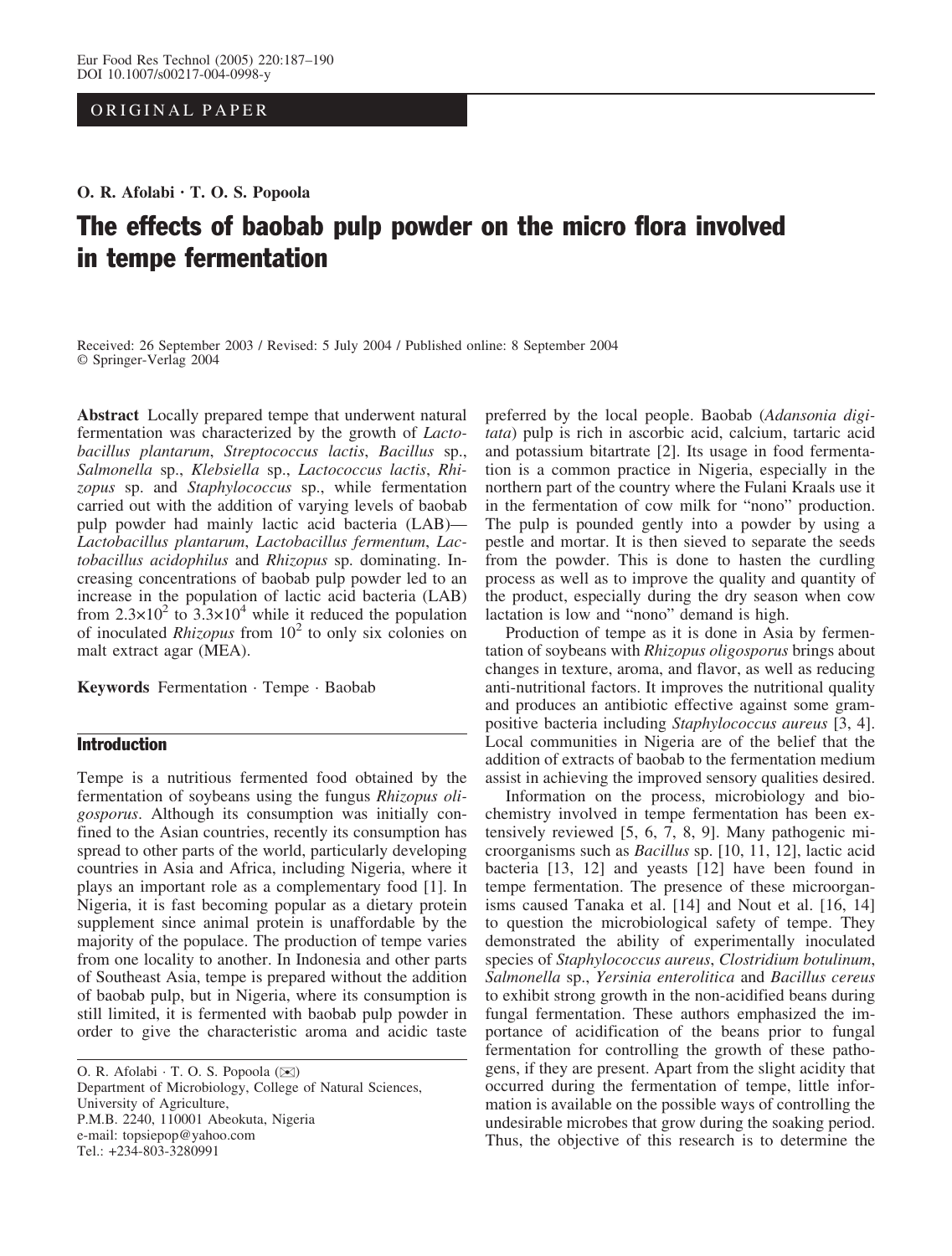effect of the addition of baobab pulp on the pathogens that develop in the fermentation medium during tempe production.

## Materials and methods

### Collection of soybean samples

Soybean ( Glycine max. (L) Merr.) seeds used for the experiments were obtained from the Department of Agronomy, Ladoke Akintola University of Technology, Ogbomoso, Nigeria. The seeds were sorted to remove extraneous materials and kept in a clean polythene bag in the laboratory until used.

#### Preparation of tempe

Fifty grams of soybean seeds were weighed into six 1-l conical flasks. The flasks were labeled A–F. Tempe was prepared from the soybeans in each of the flasks according to the method of Robert et al. [16]. The soybeans in each flask were boiled separately for 30 min, dehulled, and soaked in water. In each of the flasks (A–E), 5, 10, 15, 20 and 25 g of baobab pulp powder was added, respectively. Baobab pulp powder was not added to flask F, however, as this was to serve as the control experiment. Each flask was then inoculated with 1 ml of Rhizopus oligosporus, obtained from the University of Ibadan, Nigeria, to give  $10^3$  cfu/g. The flasks were incubated overnight at room temperature  $(25 \degree C)$  in a Mini/30/ CLAD/vis incubator.

#### Isolation procedure

The total viable counts of the microorganisms were determined on plate count agar (PCA) (Oxoid) while lactic acid bacteria (LAB) were isolated on MRS agar (pH 5.5) [17]. Yeasts and molds were enumerated and isolated on malt extract agar (MEA) (Oxoid). The Klebsiella sp. count was conducted on plates of MacConkey-Inositol-Potassium tellurite agar as described by Thomas et al. [18]. All the plates were duplicated. Bacteria incubation was done using a Mini/30/CLAD/vis incubator at 35  $\degree$ C, while fungi and mold were incubated at  $25 \text{ °C}$  in a separate incubator of the same model.

Determination of pH and titratable acidity

The pH of each tempe sample was determined using a combined glass-calomel electrode and a pH meter (pHM61 Radiometer, Copenhagen, Demark). Titratable acidity was done by titrating 25 ml of fermenting filtrate with 0.1 M NaOH. Three drops of 1% phenolphthalein indicator were added. The titratable acidity present in the sample was calculated based on the method of Nout et al. [13]

#### Identification procedure

Systematic, morphological and biochemical tests were conducted according to Cowan and Steel [19] with reference to Bergey's Manual of Systemic Bacteriology [20, 21]. Lactic acid bacteria (LAB) were identified using the conventional method of Kandler and Weiss [17] with complementary fermentation tests on API 50 CH gallery and CH medium (API system, Motalieu-Vercieu, France).

#### Data analysis

The data generated from the pH and titratable acidity readings were subjected to statistical analysis. The linear model procedure method was used to find out which of the concentrations of baobab pulp power has a maximum effect on the acidity of the medium during tempe fermentation at  $p \geq 0.05$ .

## Results and discussion

The dominant microorganisms isolated from the fermentation medium apart from the Rhizopus oligosporus inoculum were mainly lactic acid bacteria (LAB). These were identified as Lactobaccillus plantarum, Lactobacillus fermentum, Lactobacillus acidophilus, and Lactococcus lactis (Table 1). As the concentration of baobab pulp powder increased, the acidic medium present in tempe increased as well. This trend continued until the mold (Rhizopus oligosporus) could no longer survive in the medium. The mold was eliminated from the medium in the flask containing 15 g of baobab powder. Hence, it

Table 1 Microorganisms isolated from tempe samples with baobab pulp

| Sample        | Population $(cfu/g)$ |                     |            |                     | Microbial species                                                                                                                 |
|---------------|----------------------|---------------------|------------|---------------------|-----------------------------------------------------------------------------------------------------------------------------------|
|               | <b>PCA</b>           | <b>MRS</b>          | <b>MEA</b> | <b>MCIK</b>         |                                                                                                                                   |
| А             | $3.4 \times 10^{3}$  | $2.3 \times 10^2$   | 25         | $1.5 \times 10^{1}$ | Streptococeus sp., Lactobaccillus plantarum, Klebsiella sp., Bacillus sp.<br>Staphylococcus sp., Rhizopus sp., Lactococcus lactis |
| B             | $2.9 \times 10^2$    | $2.3 \times 10^3$   | 15         |                     | Streptococcus sp., Lactobacillus plantarum, Lactococcus lactis, Lactobacillus<br><i>plantarum, Rhizopus sp.</i>                   |
| $\mathcal{C}$ | $2.0 \times 10^{2}$  | $2.8 \times 10^3$   | 10         |                     | Lactococcus lactis, Lactobaccillus fermentum, Lactobacillus plantarum,<br>Lactobacillus acidophilus, Rhizopus sp.                 |
| D             | $7.9 \times 10^{1}$  | $3.1 \times 10^3$   | 6          |                     | Lactococcus lactis, Lactobacillus fermentum, Lactobacillus plantarum,<br>Lactobacillus acidophilus, Rhizopus sp.                  |
| E             | $6.8 \times 10^{1}$  | $3.3 \times 10^4$   |            |                     | Lactococcus lactis, Lactobacillus fermentum, Lactobacillus plantarum,<br>Lactobacillus acidophilus                                |
| F             | $4.9 \times 10^{5}$  | $1.2 \times 10^{1}$ | 30         | $1.2 \times 10^3$   | Streptococcus sp., Bacillus sp., Staphylococcus sp., Lactococcus lactis,<br>Rhizopus sp., Salmonella sp., Lactobacillus plantarum |

MCIK MacConkey-Inositol-potassium tellurite

MEA Malt extract agar

PCA Plate count agar

MRS De Man Rogosa Sharpe agar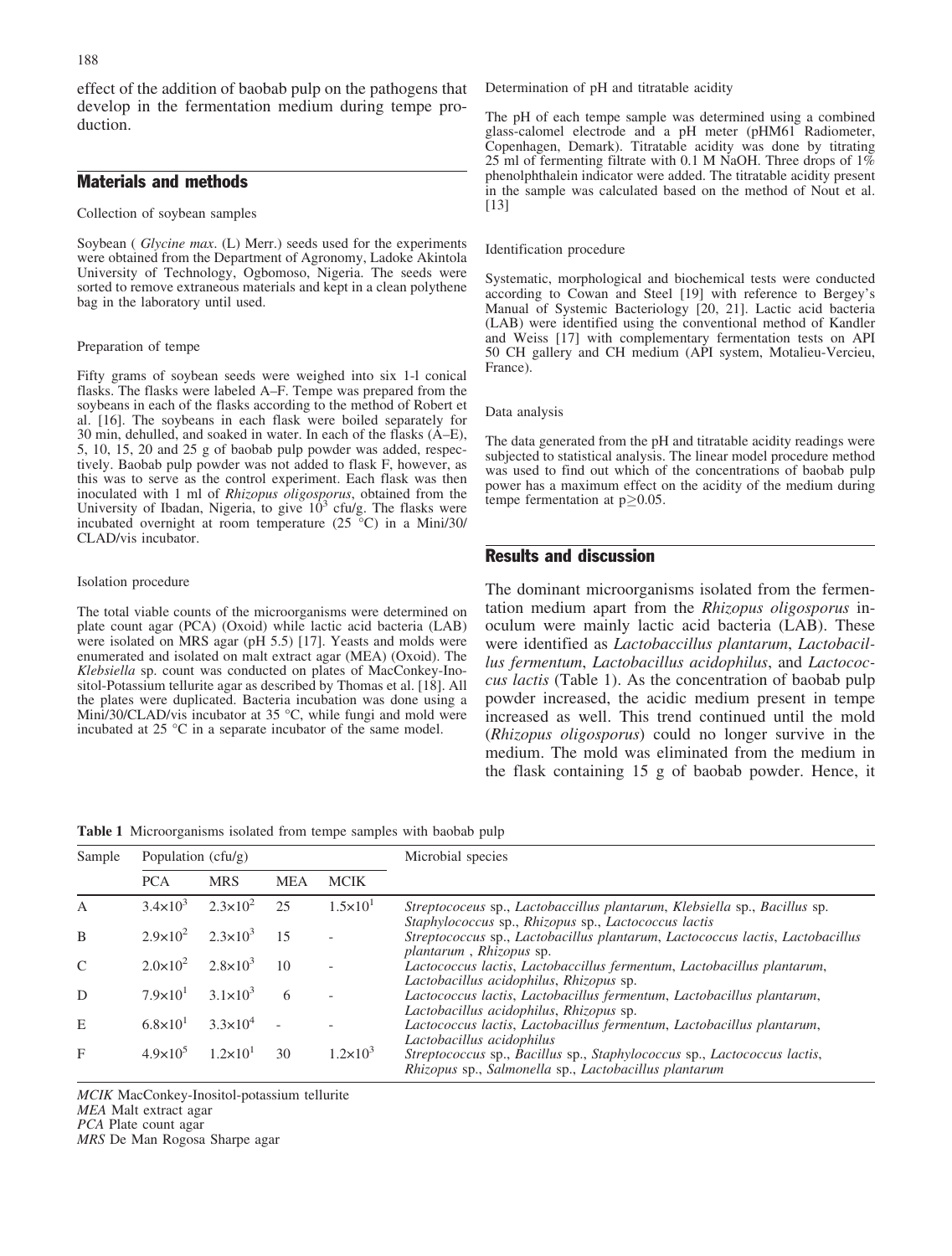Table 2 pH and titratable acidity of tempe sample

| Sample       | Concentration of Baobab pulp<br>powder $(g)$ | pH                     | Titratable acidity expressed as<br>lactic acid $\%$ |
|--------------|----------------------------------------------|------------------------|-----------------------------------------------------|
| А            |                                              | $3.8 \pm 1.4^{\rm a}$  | $0.30 \pm 0.02^{\text{a}}$                          |
| B            | 10                                           | $3.5 \pm 0.80^a$       | $0.33 \pm 0.07^{\text{a}}$                          |
| C            | 15                                           | $3.3 \pm 0.30^a$       | $0.35 \pm 0.15^a$                                   |
| D            | 20                                           | $2.8 \pm 1.2^b$        | $0.40 \pm 0.20^{\circ}$                             |
| E            | 25                                           | $2.35 \pm 1.1^{\circ}$ | $0.43 \pm 0.18^b$                                   |
| $\mathbf{F}$ | $0$ (control)                                | $4.6 \pm 0.80^a$       | $0.28 \pm 0.12^a$                                   |

Values represent the mean scores  $(n=3)$ ; Scores followed by the same letter in a column are not significantly different ( $p \ge 0.5$ )

could be assumed that the medium containing 15 g of baobab pulp powder and 50 g of soybeans or a ratio of 3:10, baobab powder and soybean seeds could be ideal for tempe production involving the addition of baobab powder. A concentration of the pulp powder above this value would prevent fungal fermentation, while the concentration below it may not control the growth of pathogenic microbes that colonize the soybeans during the fermentation.

Presently, the preparation of tempe involving the use of baobab pulp powder is still a traditional art. There is no form of quantification of the amount of pulp powder or the soybean seeds. The quantity of the powder used usually depends on the arbitrary judgment of the consumers, thus the pH of the final product varies.

The results of the investigation on the isolated microbes from soybeans in flask F (control) agree with the work of Nout et al. [13]. These authors implicated L plantarum (along with other microbes) as the dominant lactic acid bacteria species in tempe fermentation. In addition to this organism, other species of lactic acid bacteria such as Lactobaccillus fermentum, Lactobaccillus acidophilus , and Lactococcus lactic were also isolated form baobab pulp fermented tempe in this study. This could be due to the acidic environment created by the baobab powder, which favors their rapid proliferation. This is beneficial to consumers since most of the lactic acid bacteria species are nontoxic and have been reported to produce an enzyme that breaks the oligosaccharides in soybeans down to their mono and disaccharide constituents [22, 23]. The presence of lactic acid bacteria in tempe prepared as it's being done locally in Nigeria will not only improve the digestibility of tempe, but will also extend the shelf life of the product because of the preservative attributes of lactic acid bacteria.

Although the possible source of the lactic acid bacteria encountered in this study was not investigated, the involvement of lactic acid bacteria in a diverse range of fermentation processes have been reported [24]. The possibility of baobab pulp powder as the source cannot be completely ignored. Investigations into this aspect of the study are on-going.

Titratable acidity (expressed as a percentage of lactic acid) increased throughout the process of fermentation, resulting in a gradual decline in pH. However, the pH of tempe in the control flask indicated the presence of little acid created by the natural fermentation process, hence, the highest pH value of 4.6. The pH and titratable acidity

of samples D and E were significantly different from the pH and titratable acidity of the control. Other treatments were not significantly different at  $p\geq0.05$  (Table 2).

In conclusion, this study established that an acidic medium, created by the addition of baobab pulp powder to tempe fermentation could prevent the growth of pathogenic bacteria such as Salmonella sp., Bacillus sp., and Streptococcus sp. Although this process is being done in the local production of tempe in Nigeria, there seems to be good scientific basis for this practice, particularly when aspects of microbiological safety are considered.

## **References**

- 1. Egunlety M (2002) Int J Food Sci Nutr 53:15
- 2. Okon PN (1973) Characterization and biochemical studies of Adansonia digitata pulp used for 'nono' fermentation. MSc Thesis (Biochemistry) Ahmadu Bello University, Zaria, Nigeria
- 3. Steinkraus KH, Hand DB, Van Bureu JP, Hackler LR (1960) Pilot plant studies on tempe. In: Proceedings of Conference on Soybeans Products for Protein in Human Foods, USDA, pp 75– 84
- 4. Liem ITH, Steinkraus KH, Crouk TC (1977) Production of vitamin B-12 in tempe, a fermented soybean food. App 1. Environ Microbiol 34:773–776
- 5. Wang HL, Hesseltine CW (1981) Use of microbial cultures: legume and cereal products. Food Technol 35:79–83
- 6. Beuchat LR (1983) Indigenous fermented foods In: Reed G (ed) Biotechnology, vol.5: food and feed production with microorganisms. Verlag Chemie, Weinheim, pp 477–528
- 7. Beuchat LR (1984) Fermented soybean foods. Food Technol  $38.64 - 70$
- 8. Steinkraus KH (1983) Trend and current knowledge in tempe research. Proceedings from the symposium on the utilization of tempe for the improvement of health and nutrition, Jakarta, Indonesia. pp 138–148
- 9. Hachmeister KA, Fung DYC (1993) Tempe: a mold modified indigenous fermented food made from soybean and/or cereal grain. Crit Rev Microbiol 19(3):137–188
- 10. Sudarmadji S, Markakis P (1978) Lipid and other changes occurring during the fermentation and frying of tempe. Food Chem 3:165–170
- 11. Nout MJR, Bonants-Van Laarhoven TMG, de Draux R, Gerats IAGM (1985) The influence of source process variables and storage conditions on the quality and shelf life of soybean tempe. Antonie van Leeuwenhoek 51:532–534
- 12. Samson RA, Van Kooji JA, Beboer E (1987) Microbiological quality of commercial tempe in the Netherlands. J Food Protect 50:92–94
- 13. Nout MJR, De Dren MA, Zuurbier AM, Bonants van Laarhoven TMG (1987) Ecology of controlled soybean acidification for tempe manufacture. Food Microbiol 4:165–172